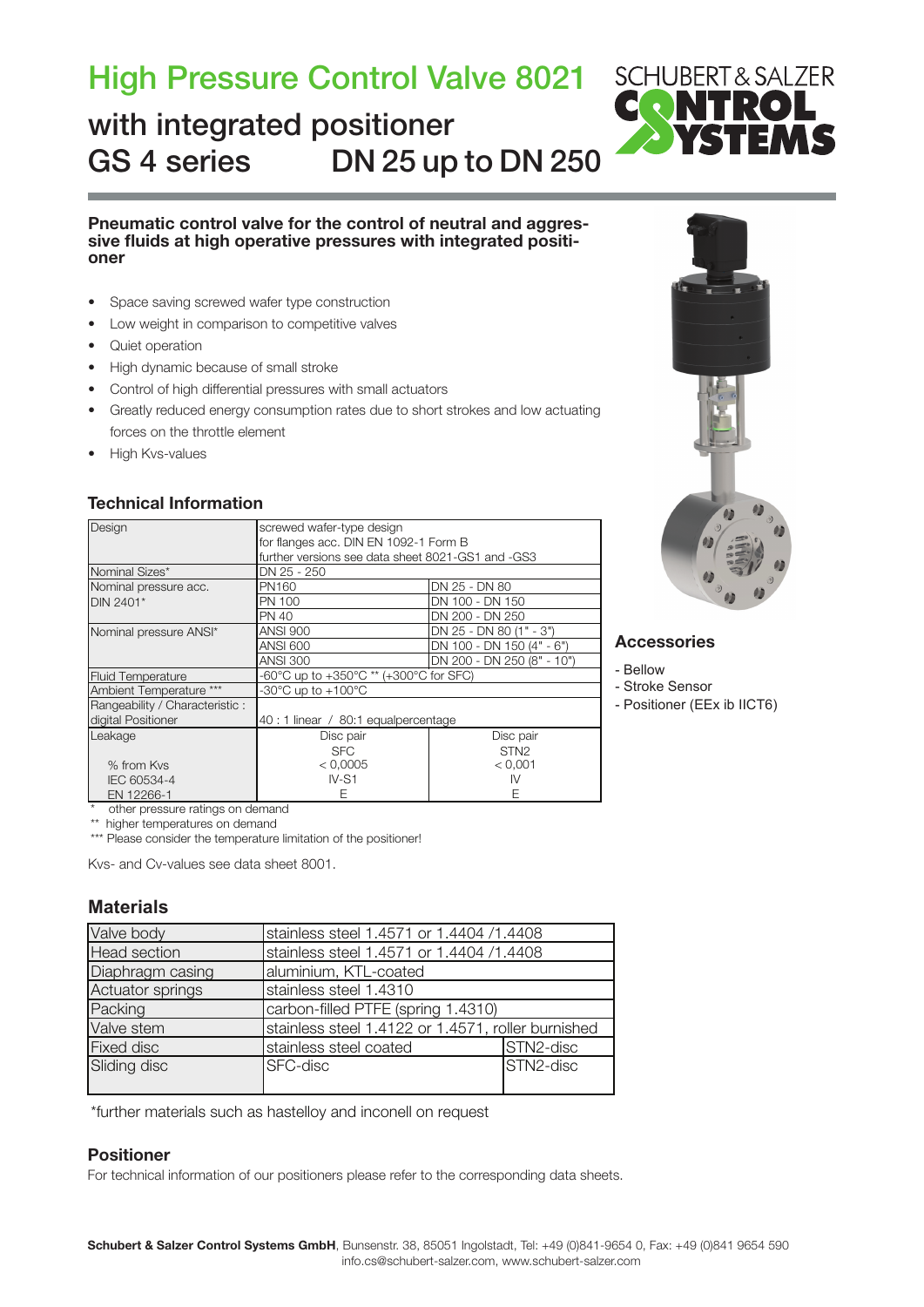## High Pressure Control Valve 8021-GS4



### Differential pressures

### Admissible differential pressures

### (For temperatures of up to 120°C (PN) / 38°C (ANSI))

For temperatures of 120°C for PNratings and 38°C for ANSI-ratings and above: obey application limits!

## with integrated digital positioner, Type 8049<br>(also on-off valves and valves with other side-mounted positioner)

|           |                | SFC-Stainless steel coated |                | STN <sub>2</sub> | effective area of number     |         |
|-----------|----------------|----------------------------|----------------|------------------|------------------------------|---------|
| <b>DN</b> | differential   | pilot pressure             | differential   | pilot pressure   | the actuator                 |         |
|           | pressure (bar) | (bar)                      | pressure (bar) | (bar)            | $\left( \text{cm}^2 \right)$ | springs |
| 25        | 160            | 4,5                        | 160            | 4,5              | 1000                         | 39      |
| 50        | 160            | 4,5                        | 143            | 4,5              | 1000                         | 39      |
| 80        | 160            | 4,5                        | 83             | 4,5              | 1000                         | 39      |
| 100       | 100            | 4,5                        | 52             | 5                | 1000                         | 39      |
| 150       | 100            | 4,5                        | 26             | 5                | 1000                         | 39      |
| 200       | 40             | 4,5                        | 15             | 5                | 1500                         | 43      |
| 250       | 25             | 4,5                        | 9              | 5                | 1500                         | 43      |

### Application limitations for GS4 valves in stainless steel

These pressure must not be exceeded for GS-valves from the GS4-series made of stainless steel, even though the actuator power might allow it. Applications for dangerous gases acc. pressure equipment directive 2014/68/EU category III (DN > 100; PS x DN > 3500) only after consultation.

### PN160

| .  |                                                                                                                |     |     |                                             |     |  |                                          |       |                 |                 |                 |       |  |  |
|----|----------------------------------------------------------------------------------------------------------------|-----|-----|---------------------------------------------|-----|--|------------------------------------------|-------|-----------------|-----------------|-----------------|-------|--|--|
|    |                                                                                                                |     |     | Sliding unit: SFC - stainless steel, coated |     |  | Sliding unit: STN2                       |       |                 |                 |                 |       |  |  |
|    |                                                                                                                |     |     | max, admissible pressures for GS4-valves    |     |  | max. admissible pressures for GS4-valves |       |                 |                 |                 |       |  |  |
| DN | $350^{\circ}$ C<br>$100^{\circ}$ C<br>$150^{\circ}$ C<br>$300^{\circ}$ C<br>$200^{\circ}$ C<br>$250^{\circ}$ C |     |     |                                             |     |  | $100^{\circ}$ C                          | 150°C | $200^{\circ}$ C | $250^{\circ}$ C | $300^{\circ}$ C | 350°C |  |  |
| 25 | 160                                                                                                            | 48  | 128 | 116                                         | 104 |  | 160                                      | 147   | 127             | 15              | 104             | 98    |  |  |
| 50 | 160                                                                                                            | 148 | 128 | 116                                         | 104 |  | 143                                      | 148   | 128             | 116             | 104             | 99    |  |  |
| 80 | 160                                                                                                            | 148 | 128 | 116                                         | 104 |  | 97                                       | 96    | 95              | 94              | 92              | 88    |  |  |

### PN100

| .   |                |                                          |                 |                                      |       |                 |                                          |                 |                 |                 |                 |       |  |
|-----|----------------|------------------------------------------|-----------------|--------------------------------------|-------|-----------------|------------------------------------------|-----------------|-----------------|-----------------|-----------------|-------|--|
|     |                |                                          |                 | Paarung: SFC - Edelstahl beschichtet |       |                 | Paarung: STN 2                           |                 |                 |                 |                 |       |  |
|     |                | max. admissible pressures for GS4-valves |                 |                                      |       |                 | max. admissible pressures for GS4-valves |                 |                 |                 |                 |       |  |
| DN  | $00^{\circ}$ C | $150^{\circ}$ C                          | $200^{\circ}$ C | $250^{\circ}$ C                      | 300°C | $350^{\circ}$ C | $100^{\circ}$ C                          | $150^{\circ}$ C | $200^{\circ}$ C | $250^{\circ}$ C | $300^{\circ}$ C | 350°C |  |
| 100 | 100            | 92                                       | 79              | 70                                   | 65    |                 | 59                                       | 59              | 58              | 57              | 56              | 54    |  |
| 150 | 92             | 91                                       | 79              | 7 <sup>c</sup>                       | 65    |                 | 33                                       | $\Omega$<br>ഄഄ  | 33              | 32              | ∩-              | 30    |  |

#### PN40

| .            |                 |       |                                          |                 |                 |                 |                                          |                 |                 |                 |                 |       |  |
|--------------|-----------------|-------|------------------------------------------|-----------------|-----------------|-----------------|------------------------------------------|-----------------|-----------------|-----------------|-----------------|-------|--|
|              |                 |       | Paarung: SFC - Edelstahl beschichtet     |                 |                 |                 | Paarung: STN 2                           |                 |                 |                 |                 |       |  |
|              |                 |       | max. admissible pressures for GS4-valves |                 |                 |                 | max. admissible pressures for GS4-valves |                 |                 |                 |                 |       |  |
| DN           | $100^{\circ}$ C | 150°C | 200°C                                    | $250^{\circ}$ C | $300^{\circ}$ C | $350^{\circ}$ C | $100^{\circ}$ C                          | $150^{\circ}$ C | $200^{\circ}$ C | $250^{\circ}$ C | $300^{\circ}$ C | 350°C |  |
| <b>DN200</b> | 40              | 36    | 31                                       | 28              | 26              |                 | 19                                       | 19              | 19              | 18              | 18              |       |  |
| <b>DN250</b> | 4C              | 36    | 31                                       | 28              | 26              |                 |                                          |                 |                 |                 |                 | 10    |  |
|              |                 |       |                                          |                 |                 |                 |                                          |                 |                 |                 |                 |       |  |

### ANSI 900 (ASME B16.34 - 316L)\*

|    |                 |                 | Paarung: SFC - Edelstahl beschichtet |                 |                                          |       | Paarung: STN 2                           |  |                 |                 |                 |                 |       |
|----|-----------------|-----------------|--------------------------------------|-----------------|------------------------------------------|-------|------------------------------------------|--|-----------------|-----------------|-----------------|-----------------|-------|
|    |                 |                 |                                      |                 | max, admissible pressures for GS4-valves |       | max. admissible pressures for GS4-valves |  |                 |                 |                 |                 |       |
| DN | $100^{\circ}$ C | $150^{\circ}$ C | $200^{\circ}$ C                      | $250^{\circ}$ C | $300^{\circ}$ C                          | 350°C | $100^{\circ}$ C                          |  | $150^{\circ}$ C | $200^{\circ}$ C | $250^{\circ}$ C | $300^{\circ}$ C | 350°C |
| 25 | 132.7           | 122.9           | ' 14.9                               | 108.            | 102.4                                    |       | 132.7                                    |  | 122.9           | 114.9           | 108.            | 102.4           | 97.8  |
| 50 | 32.             | 122.9           | 14.9                                 | 108.            | 102.4                                    |       | 132.7                                    |  | 122.9           | 114.9           | 108.            | 102.4           | 97.8  |
| 80 | 132.7           | 122.9           | 14.9                                 | 108.1<br>102,4  |                                          |       |                                          |  | 96,0            | 95,0            | 94.0            | 92,0            | 88,0  |

| Paarung: STN 2                           |                 |                 |                 |                 |                 |  |  |  |  |  |  |  |
|------------------------------------------|-----------------|-----------------|-----------------|-----------------|-----------------|--|--|--|--|--|--|--|
| max. admissible pressures for GS4-valves |                 |                 |                 |                 |                 |  |  |  |  |  |  |  |
| $100^{\circ}$ C                          | $150^{\circ}$ C | $200^{\circ}$ C | $250^{\circ}$ C | $300^{\circ}$ C | $350^{\circ}$ C |  |  |  |  |  |  |  |
| 132.7                                    | 122.9           | 114.9           | 108.1           | 102.4           | 97.8            |  |  |  |  |  |  |  |
| 132.7                                    | 122.9           | 114.9           | 108,1           | 102.4           | 97.8            |  |  |  |  |  |  |  |
|                                          | 96.0            | 95.0            | 94.0            | 92.0            | 88.C            |  |  |  |  |  |  |  |

ASME B16.34 rating depends on the valve body material. Other materials and ratings on demand.

### ANSI 600 (ASME B16.34 - 316L)\*

|     |                                    |                |                 | Paarung: SFC - Edelstahl beschichtet |                                          |                 | Paarung: STN 2                           |       |                 |       |                 |                 |  |
|-----|------------------------------------|----------------|-----------------|--------------------------------------|------------------------------------------|-----------------|------------------------------------------|-------|-----------------|-------|-----------------|-----------------|--|
|     |                                    |                |                 |                                      | max, admissible pressures for GS4-valves |                 | max. admissible pressures for GS4-valves |       |                 |       |                 |                 |  |
| DN  | 100°C                              | $50^{\circ}$ C | $200^{\circ}$ C | $250^{\circ}$ C                      | $300^{\circ}$ C                          | $350^{\circ}$ C | $100^{\circ}$ C                          | 150°C | $200^{\circ}$ C | 250°C | $300^{\circ}$ C | $350^{\circ}$ C |  |
| 100 | 62.8<br>58.3<br>54.9<br>51<br>52.1 |                |                 |                                      |                                          |                 | 62.8                                     | 58.3  | 54.9            | 52    | $5^+$           | 49,5            |  |
| 150 | 62.8                               | 58.3           | 54.9            | 52.                                  | 51                                       |                 | 33.0                                     | 33.0  | 33.0            | 32.0  | 31.0            | 30,0            |  |

ASME B16.34 rating depends on the valve body material. Other materials and ratings on demand.

### ANSI 300 (ASME B16.34 - 316L)\*

|              |                 |                             | Paarung: SFC - Edelstahl beschichtet     |                 |                 |                 | Paarung: STN 2                           |       |                 |                 |                 |                 |  |
|--------------|-----------------|-----------------------------|------------------------------------------|-----------------|-----------------|-----------------|------------------------------------------|-------|-----------------|-----------------|-----------------|-----------------|--|
|              |                 |                             | max. admissible pressures for GS4-valves |                 |                 |                 | max. admissible pressures for GS4-valves |       |                 |                 |                 |                 |  |
| DN           | $100^{\circ}$ C | $50^{\circ}$ C              | 200°C                                    | $250^{\circ}$ C | $300^{\circ}$ C | $350^{\circ}$ C | $100^{\circ}$ C                          | 150°C | $200^{\circ}$ C | $250^{\circ}$ C | $300^{\circ}$ C | $350^{\circ}$ C |  |
| <b>DN200</b> | 31.4            | 25.5<br>26.1<br>29.2<br>27. |                                          |                 |                 |                 | 19.0                                     | 19.0  | 19.0            | 18.0            | 18.0            | 17.C            |  |
| DN250        | 31.4            | 29.2                        | 27                                       | 26.1            | 25.5            |                 | 12.0                                     |       |                 |                 |                 | 10.0            |  |

ASME B16.34 rating depends on the valve body material. Other materials and ratings on demand.